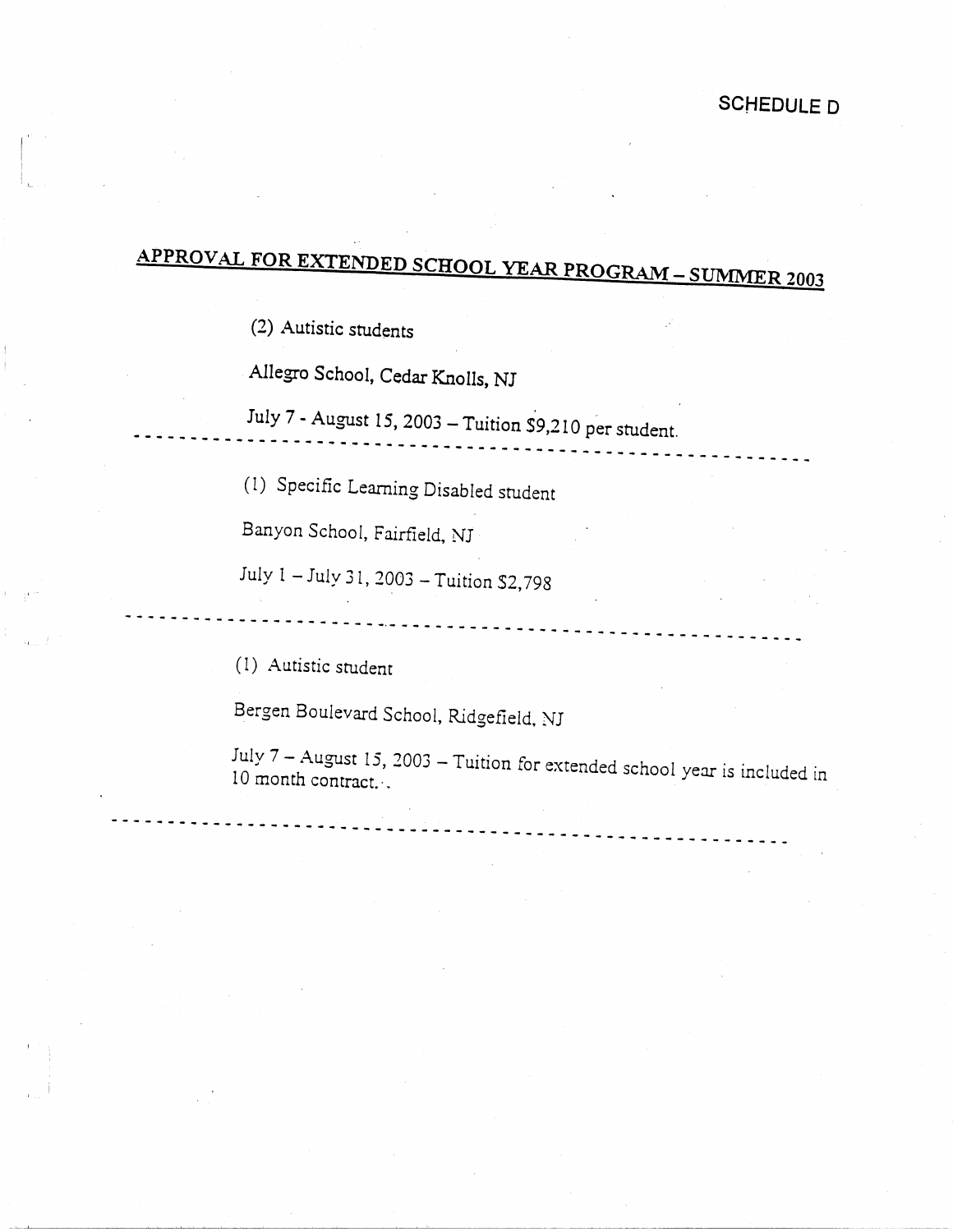(1) Multiply Disabled student

Bleshman School, NJ (Bergen County Special Services)

--------------------------------

2-

\_ \_ \_ \_ \_ \_ \_ \_ \_ \_ \_ \_ \_ \_ \_ \_ \_ \_

-------------------------

July 2 - July 30, 2003 - Tuition \$ 3,000

(1) Preschool Disabled student

FN Brown School, Verona, NJ

June 26 - July 24, 2003 - Tuition \$2,774

(1) Multiply Disabled students

Cerebral Palsy Center, Edison, NJ

July 1 - August 12, 2003 -Tuition \$8,790 per student

- (2) Specific Learning Disabled students
- (1) Autistic student
- (1) Emotionally Disturbed student

Children's Institute, Verona, NJ

July  $2$  – July 31, 2003 – Tuition \$4,020 per student

(1) Specific Learning Disabled student

Children's Learning Center, Cedar Knolls, NJ

July 10 -August 20, 2003 - Tuition \$6,355.50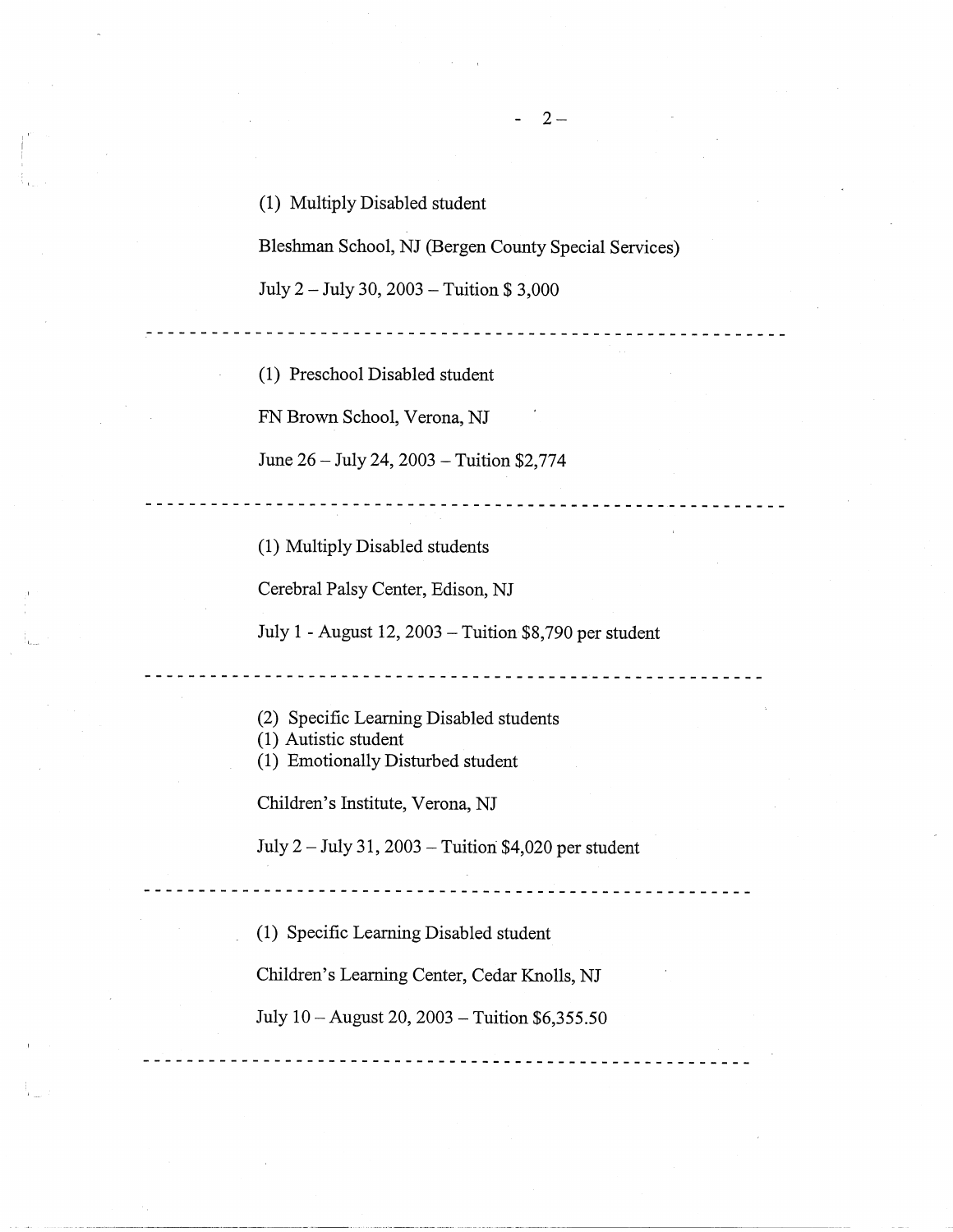(1) Autistic student

Douglas Developmental Disabilities Center, New Brunswick, NJ

June 23 - August 11, 2003 - Tuition \$17,038

(1) Mild Cognitively Impaired student

(2) Specific Learning Disabled students

ECLC, Chatham, NJ

\_ \_ \_ \_ \_ \_ \_ \_ \_ \_ \_ \_ \_ \_ \_ \_ \_

July 3 -July 31, 2003 -Tuition \$2,941.80 per student

 $(1)$  Auditorily Impaired – Deaf student

Godwin School, Midland Park, NJ (Bergen County Special Services)

<u>--------------------------</u>

July 2 - July 30, 2003 - Tuition \$3,000

(2) Preschool Disabled students

Horizon School, Livingston, NJ

July  $1 -$ August 15, 2003  $-$  Tuition \$6,634.20 per student

------------------------------------

(1). Preschool Disabled student

Lake Drive School, Mountain Lakes, NJ

July 7 - August 1. 2-3 - Tuition \$3,100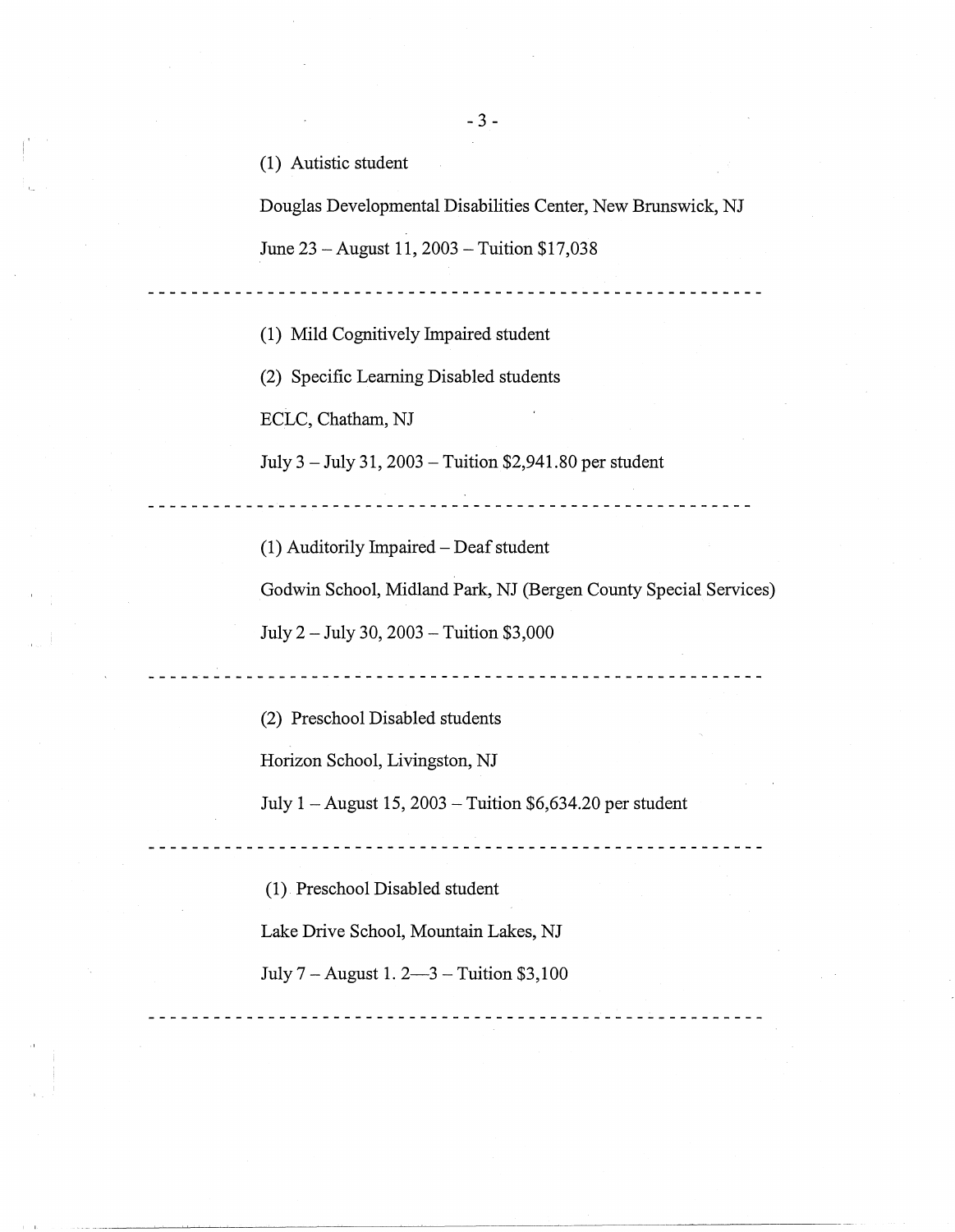(1) Autistic student

Midland School, North Branch, NJ

July 2-August 13, 2003 -Tuition \$4,882.50

(1) Multiply Disabled student

Regional Day School at Millburn, NJ (Bergen County Special Services) July 2 -July 30, 2003 -Tuition \$3,1'00

(1) Preschool Disabled student

Demonstration Program (Montclair State University)

June 17 - August 8, 2003 - Tuition \$12,084

(1) Emotionally Disturbed student

Sage Day School, Boonton, NJ

June  $30 -$  July  $31, 2003 -$  Tuition 1,990.00

\_\_\_\_\_\_\_\_\_\_\_\_\_\_\_\_\_\_\_\_\_\_\_\_\_\_\_\_\_\_\_\_\_\_\_\_

(1) Autistic student

Sawtelle Learning Center, Montclair, NJ

July 7 - July 31, 2003 -Tuition \$4,291.15